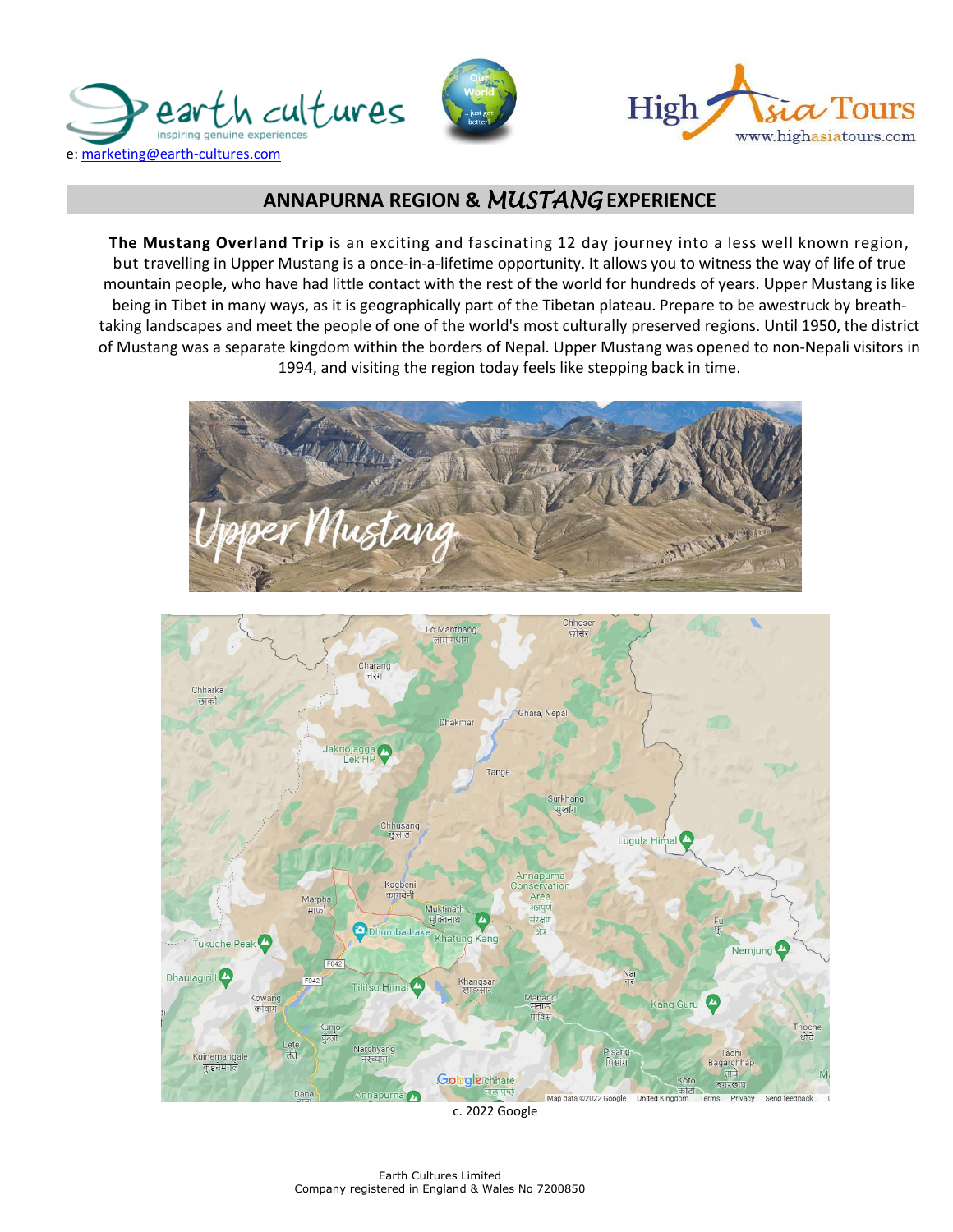





## **DETAILED ITINERARY**

## **Day 01: Arrive in Kathmandu (1,400 m)**

Upon your arrival, you will be met by representative and transfer to your hotel. **Note**: Please bring your passport and a readable copy of your travel insurance policy. Overnight at [Nepali Ghar](https://nepaligharhotel.com/) Hotel Meals: Bed & Breakfast basis

## **Day 02: Fly to Pokhara**

We will spend the morning processing our permits and then in the afternoon will take the 25-minute flight to Pokhara. Pokhara is located west of Kathmandu and has a tranquil beauty that has been the subject of inspiration for many travel writers. Its pristine air, spectacular backdrop of snowy peaks, blue lakes and surrounding greenery make it 'the jewel in the Himalaya', a place of remarkable natural disposition. With the magnificent Annapurna range forming the backdrop and the serenity of the clusterof 9 Lakes with three major ones - Phewa, Rupa and Begnas – Pokhara is a great destination for a weekend getaway as well as a



long relaxing holiday. Pokhara Valley, gateway to the Annapurna region where many a trekker finds their Shangri-la! Overnight i[n Atithi Resort Spa Hotel.](https://www.atithiresort.com/)

Meals: Bed & Breakfast basis

### **Day 03: Drive to Kalopani 1750m**

We begin our overland journey, boarding your Jeep, drive via the Kali Gandaki Valley. Around Beni, Reaching Tatopani the road now climbs and climbs and climbs as dust gives way to cobbles. First you get views of the Niligiri Himal and as you ascend further the mesmerising peak of Dhaulagiri and the Annapurnas come into view. Things then begin to level out finally as the Kali Gandaki Valley broadens out. We will overnight in Kalopani.

Annapurnas. Altitude 1750m approx., Driving time approx. 5-6hrs.

Overnight in the See you lodge or similar

Meals: Breakfast, Lunch, Dinner

### **Day 04: Drive to Kagbeni 2810m**

Today we drive towards Kagbeni, and as you approach Jomsom virtually all vegetation disappears abruptly, marking the furthest extent of the Himalayan rain shadow. On your right the sharp peak of Nilgiri South is more spectacular than ever before and you have now crossed through the Himalayas. The arid landscape of the Mustang region is stretched out before you in the form of the upper reaches of the Kali Gandaki. Not only has the landscape changed, but the culture has also changed too and the villages from now on have a distinctly Tibetan flavor to them. An hour or so beyond Jomsom, we will be in Kagbeni. Typical of villages in the Mustang region in terms of architecture, along with Tibetan



Buddhist monuments and symbols, Kagbeni is where Upper Mustang begins and to venture further special permits are required.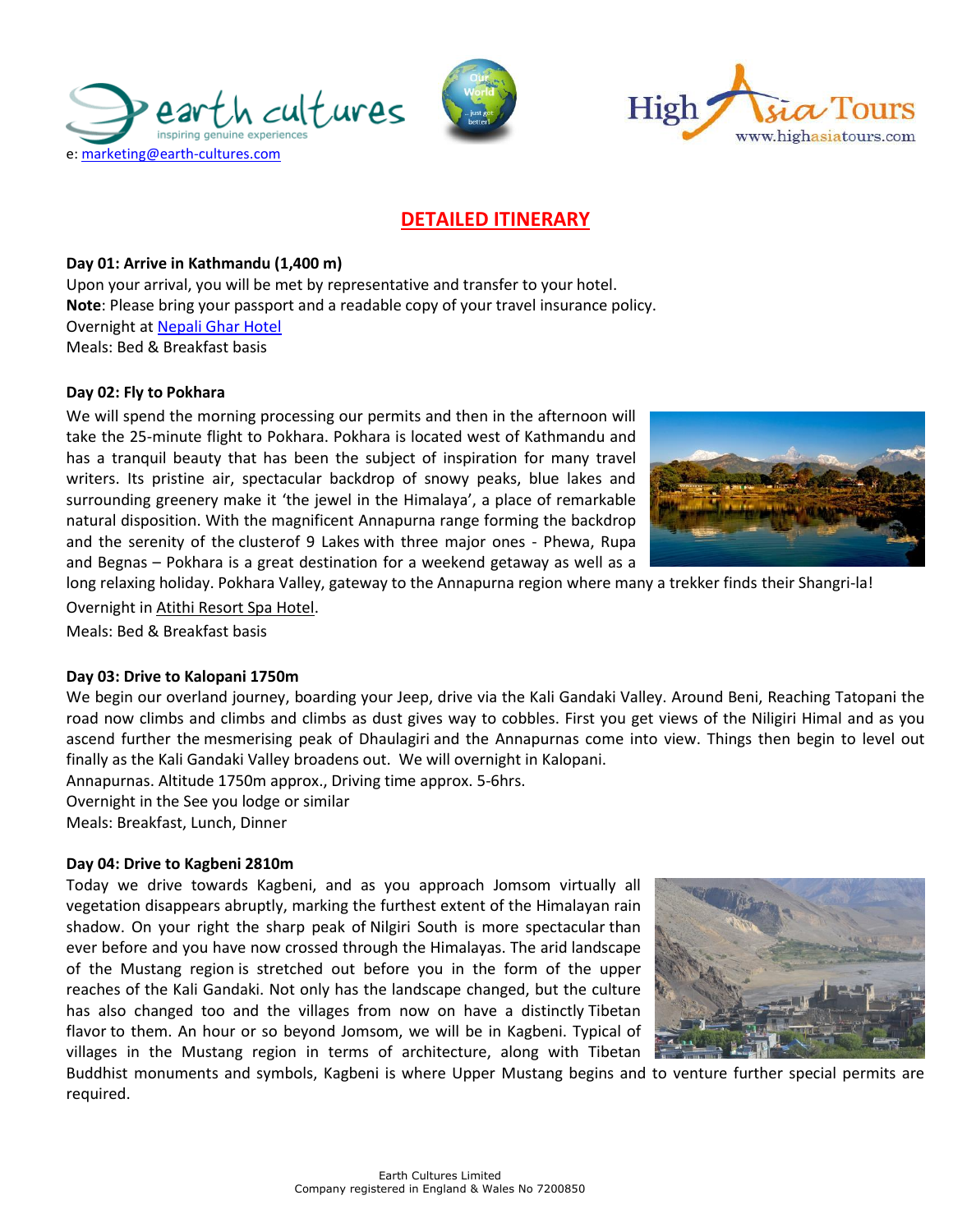





Altitude 2810m, Driving time approx. 3 hrs.

Overnight in the Annapurna Lodge or similar (Private bathrooms with proper beds) Meals: Breakfast, Lunch, Dinner

## **Day 05: Kagbeni to Charang c. 4000m**

Journey starts today to Upper mustang. After the permits are checked at the police post in Kagbeni, the jeep track today pretty much skirts the side of the Kali Gandaki River Valley. Whether there is any water in the river rater depends on what time of year you're undertaking the journey. Usually from October to mid-May the broad river floor looks more like a level boulder field. Take a walk onto the riverbed and you may just hear water flowing underneath. Along the way you can take a halt and explore the small villages and see how their carefully tended terraced fields are irrigated in a landscape that is otherwise dry and barren wilderness. At Chusang there is a river tributary to cross and shortly thereafter the



Kali Gandaki Riverbed itself. After crossing the Kali Gandaki the jeep track now climbs away from the valley and there are a couple of high passes (approx. 4000m) to cross before dropping down into Charang.

Altitude 3560m, Driving time approx. 5-6 hrs.

Overnight at Lumbini Guest house. (Private bathrooms with proper beds) Meals: Breakfast, Lunch, Dinner

## **Day 06: Acclimatization Day**

Today is acclimatization day to get used to with altitude. Charang itself is the second largest village (Lo Manthang the largest village) of the Upper Mustang area and is worthy of some on foot exploration. To give the legs a good stretch, you could take a hike up to the fascinating Ghar Gompa. Like many Buddhist monasteries, Ghar Gompa sits atop a hill and affords some good views of the Mustang region.

Overnight at Lumbini Guest house. (Private bathrooms with proper beds) Meals: Breakfast, Lunch, Dinner

## **Day 07: To Lo Manthang c.4000m**

Finally, we drive to Lomthang today. Up and over another mountain pass of around 4000m and then a slight descent and in around 2 hours you've arrived at the Lo Manthang**.** It is a large village really of less than 200 homes. If progress has been good,

then you should have the entire afternoon to explore Lo Manthang. Altitude 3840m, Driving time approx. 2-3 hrs.

Overnight at Lotus Holiday Inn ((Private bathrooms with proper beds)

Meals: Breakfast, Lunch, Dinner



### **Day 08: At Lomangthang**

Today we get to explore some of the mysteries of Upper Mustang. A short trek to the area of Chhoser is the beginning of a day. We can explore some of caves, taking a

packed lunch with us so we can enjoy the atmosphere of the caves, lunar-like landscape and mountains while relaxing also. Then we head back to Lo Manthang.

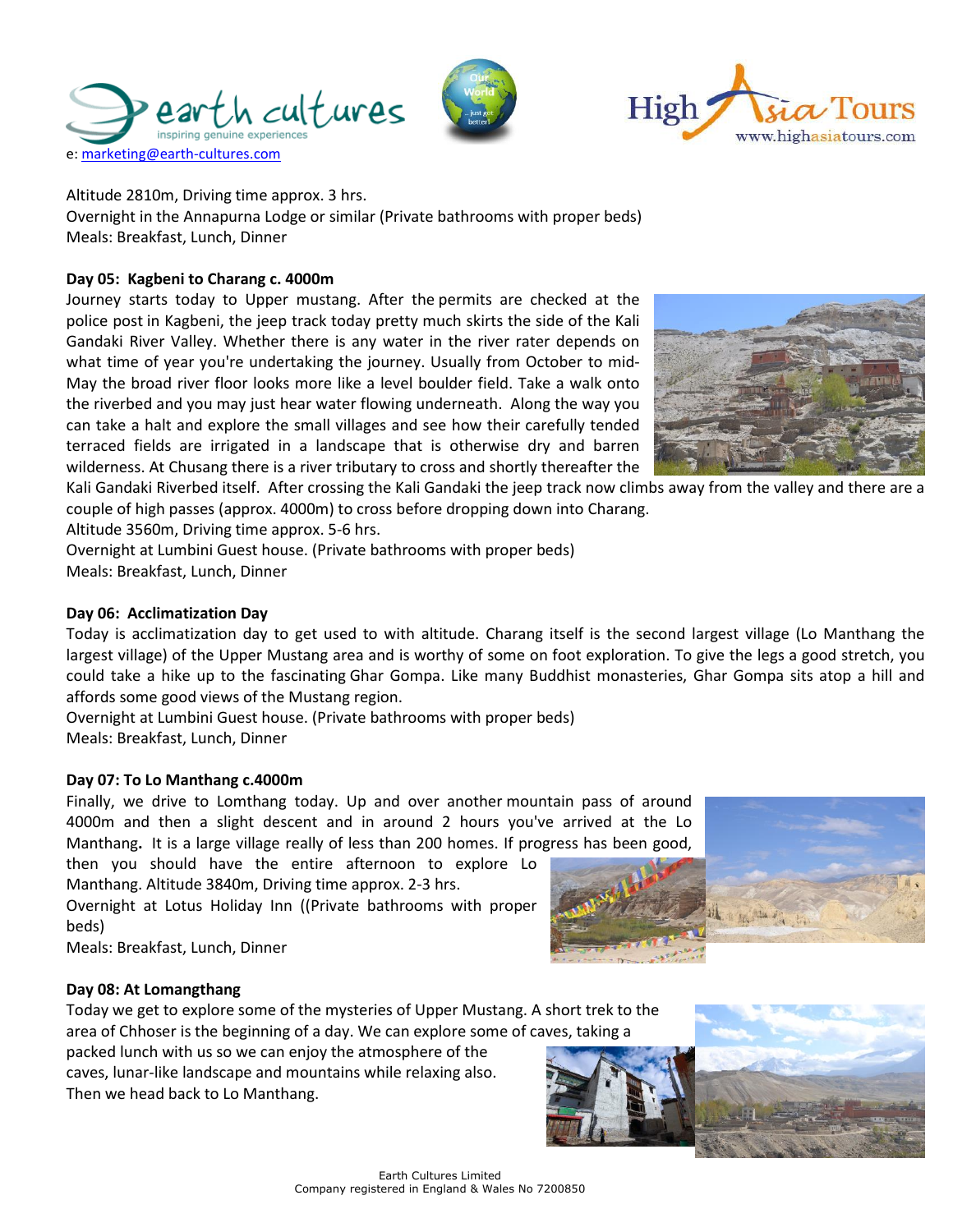Overnight at Lotus Holiday Inn (Private bathrooms with proper beds) Meals: Breakfast, Lunch, Dinner

## **Day 09: To Chhusang 3100m**

Today we drive back to Chhusang. The way back is the way in, but now the Himalayas form your far horizon, getting closer and closer as you progress. So, it's anything but repetitive in many respects. Today we recommend travelling as far as Chusang (approx. 3100m). You should arrive here mid-afternoon and thus be able to give the legs a good stretch and take a hike to the fascinating and rather picturesque ancient village of Tetang. Driving time approx.5-6hrs. Overnight at Hotel Chhusang Grand (Private bathrooms with proper beds)

Meals: Breakfast, Lunch, Dinner

## **Day 10: To Jomsom 2700m**

Drive to Jomsom along the side of the Kali Gandaki Valley the Himalayan peaks get closer and closer. Nilgiri South Peak becomes even more impressive and the bulk of Dhaulagiri comes into view and with luck you should be in Jomsom (2700m) for lunch! Driving time approx. 3-4hrs.

Overnight at Oms Home (Private bathrooms with proper beds) Meals. Breakfast, Lunch, Dinner

### **Day 11: To Kathmandu via Pokhara (Connecting flight to Kathmandu.)**

This morning we travel back to Pokhara which is either: A 5hr 45min drive to Pokhara and overnight there:

Overnight i[n Atithi Resort Spa Hotel.](https://www.atithiresort.com/) Meals: Bed & Breakfast basis Or if weather permits, a 25-minute flight: Overnight in Kathmandu at Nepali Ghar. Meals: Breakfast and then take a connecting flight to Kathmandu.

## **Day 12: Departure**

Transfer to airport for flight to home. Meals: Breakfast

## **PRICES**

*These prices are indicative for the arrangements from Kathmandu and are based upon 2 people travelling and in double or twin rooms. Prices are subject to confirmation at the time of booking. Single person supplements may apply and we can quote for larger or family groups.*

**1. MUSTANG OVERLAND TREK – price for 12 days Standard accommodation – UK£2900 per person.** 

### **Ground price includes:**

• Airport transfers from/to Kathmandu Airport







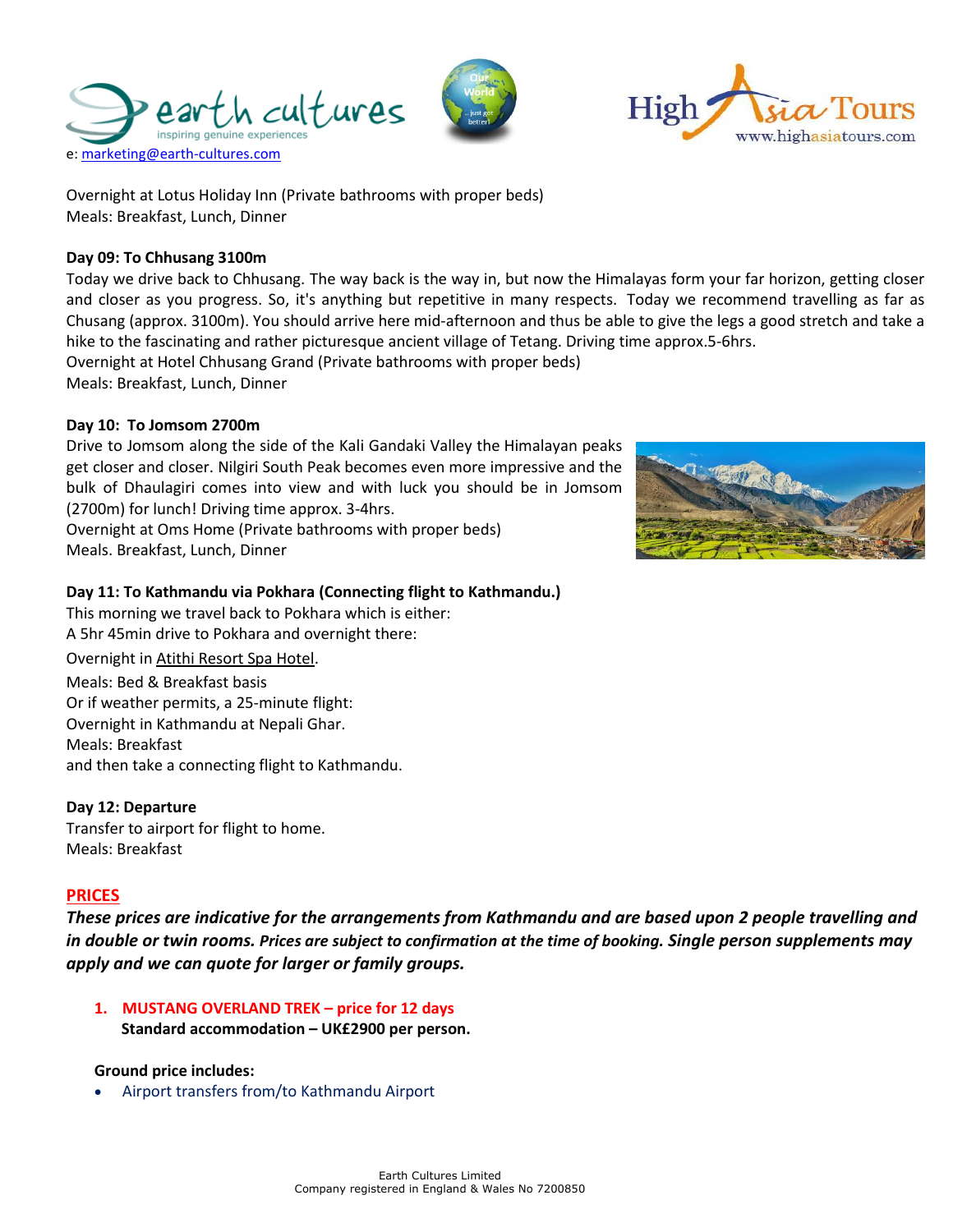





- Local 3-star hotel in Kathmandu.
- Guesthouse accommodation in mustang.
- Breakfast only in Kathmandu and full board in the Mustang region.
- Arrival and departure transfers in Kathmandu by a Sedan car or van or minibus
- All transportation in Mustang by Indian made Mahindra Scorpio Jeep. Max 3 Person in one Jeep.
- Mustang Area Special Permit (\$500 per person)
- Annapurna Area Conservation fee.
- An English-speaking certified guide, including his accident insurance.
- Kathmandu to Pokhara, Jomsom to Pokhara to Kathmandu flight fares, If the flight (Jomsom-Pokhara) gets cancelled, the cost of the flight will be used to rent the jeep for the road trip.
- Sleeping bag and a duffel bag for use during the trip.

#### **Excludes:**

- International flight airfare
- Nepal Entry Visa Fees for multiple Entries on arrival at Tribhuwan International Airport- (15 days \$30, 30 days- \$50)
- Meals in Kathmandu, Pokhara.
- Drinks, tipping, laundry, phone, and other personal expenses.
- Excess baggage charges (Limit is 9kg per Person)
- Personal expense (shopping, snacks, boil bottle water, hot and cold drinks, hot shower, Alcohol, telephone call, battery re-charge fee), extra porters etc
- Personal clothing and gear
- Travel insurance which has to cover emergency high-altitude rescue and evacuation compulsory
- Tips for guide and porters (Recommended by the Culture)
- Additional costs or delays caused by out of management control, for example, landslide, weather condition, itinerary modification due to safety concerns, illness, change of government policies, strikes etc.

### **ACCOMMODATION**

| <b>Hotel/Accommodation</b>                                                        | Location  | Quality | <b>Meal</b><br>basis |   |
|-----------------------------------------------------------------------------------|-----------|---------|----------------------|---|
| Nepali<br>Ghar<br>8978.801<br>NEPALI GHAR<br>- EATERANDU -<br>A WANDORAFTED HOTEL | Kathmandu | Premium | B&B                  | 冒 |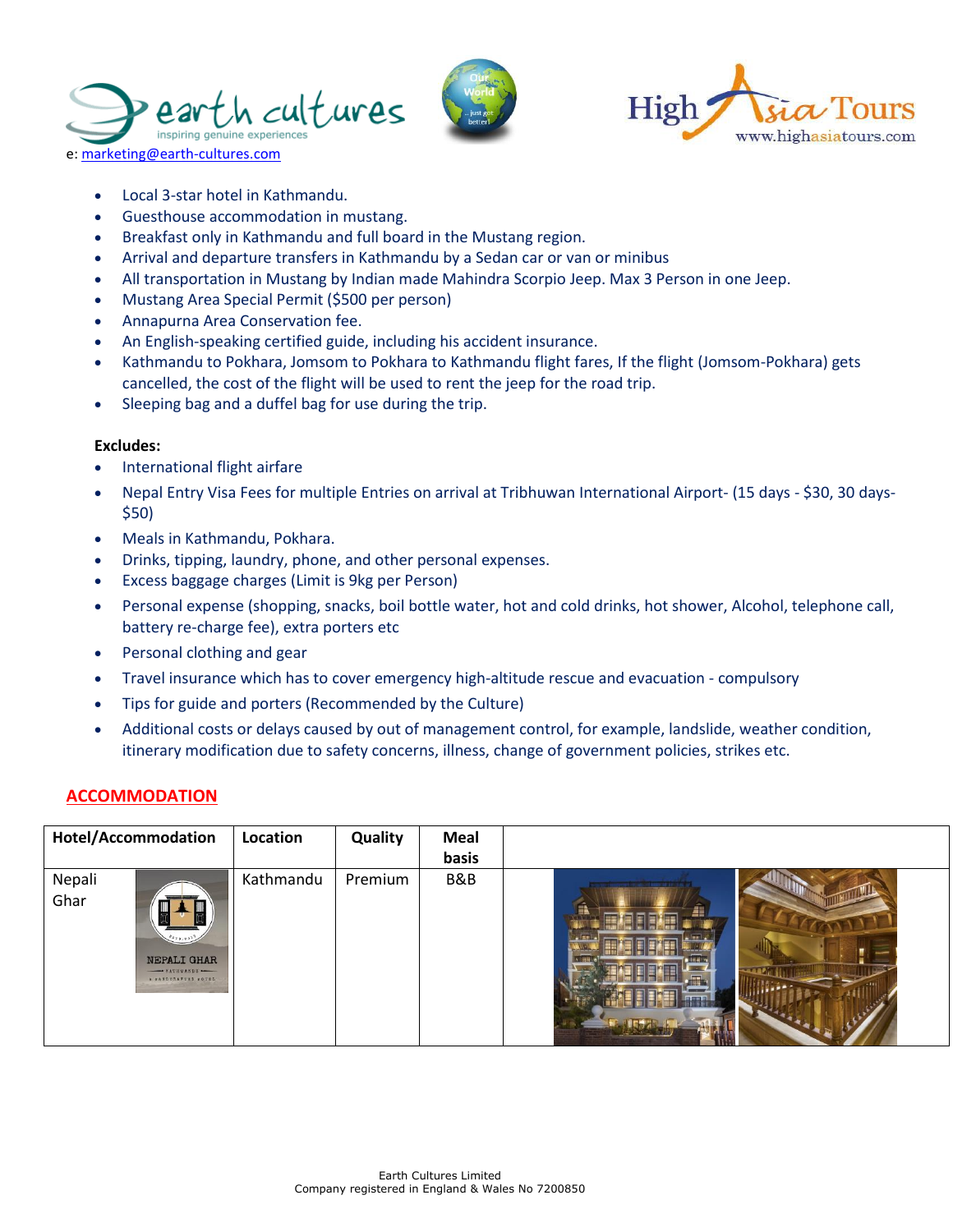





| Altithi Resort & Spa | Pokhara | Premium | B&B |  |
|----------------------|---------|---------|-----|--|
|                      |         |         |     |  |

| <b>Trekking Lodges</b> | Location    | Quality | Meal<br>basis |                                                  |
|------------------------|-------------|---------|---------------|--------------------------------------------------|
| Lodges/Guest Houses    | On the Trek | Lodge   | Full<br>board | <b>Se Cample 1999</b><br>Image - Oms Home Jomsom |

## **FLIGHTS**

International flights are not included, but we can arrange these or advise as required. We will need to know your flight details (arrival/departure times) to be able to advise on the ground itinerary.

Internal domestic flights operate early morning, but are subject to weather, change and confirmation at time of booking.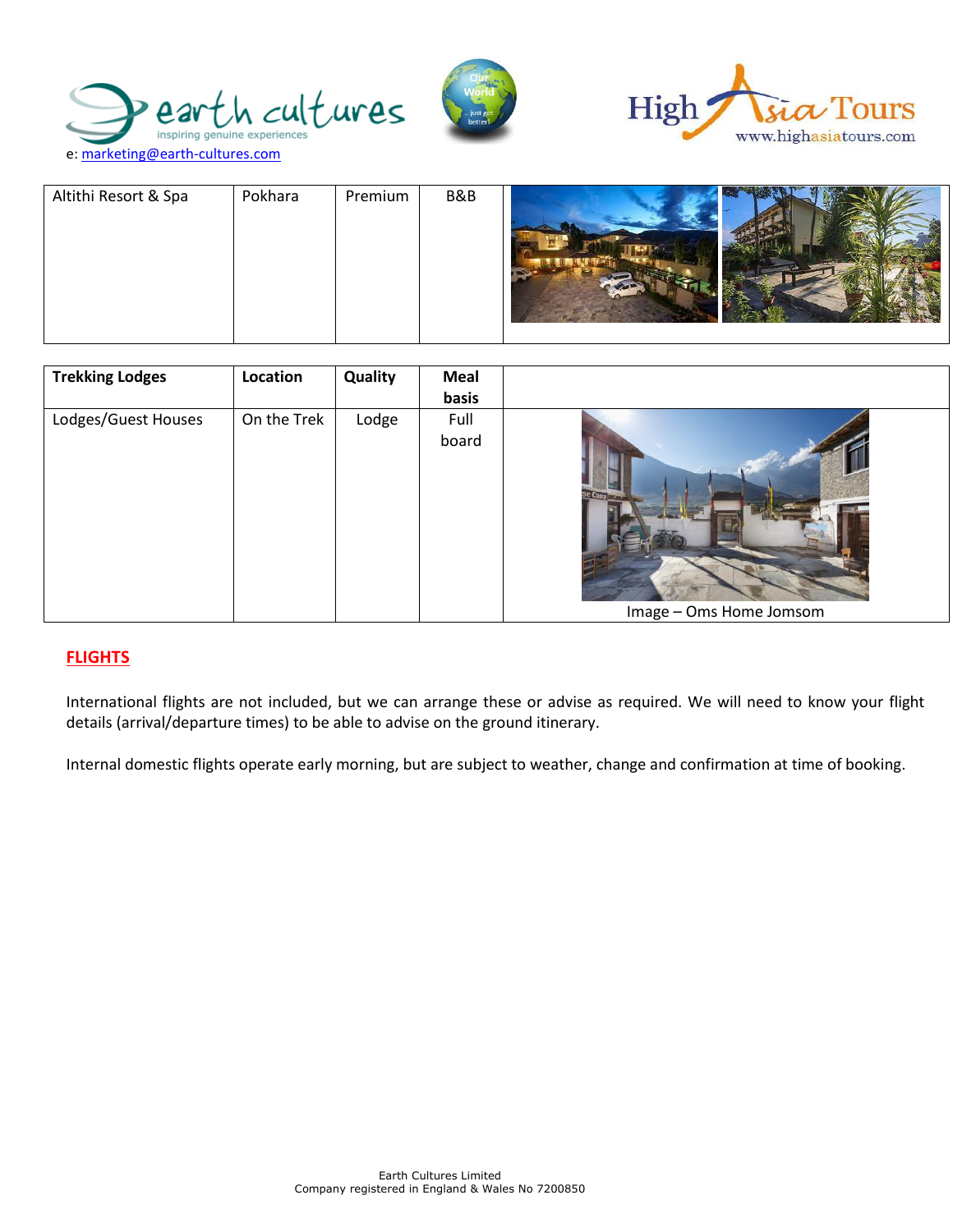





# **OTHER INFORMATION:**

### **ALTITUDE SICKNESS**

It is important that you consider this and prepare correctly. Your medical practice can advise you and it is worth researching. Milder symptoms of headache and fatigue are more common, particularly above 4/5000m.

Our guides are experienced in identifying symptoms and taking the right action and our itineraries build in acclimatization days and can be flexible to take a slower pace. However, it is your personal responsibility, and you should have the appropriate insurance for up to 6000m to cover any emergency evacuations by helicopter just in case.

You can get altitude sickness if you travel to a high altitude too quickly. Altitude sickness does not only affect mountain climbers. Visitors travelling to areas that are 2,500m above sea level or higher, can also get altitude sickness. Breathing becomes difficult because you're not able to take in as much oxygen.

Altitude sickness, also called acute mountain sickness (AMS), can become a medical emergency if ignored. AMS can lead to more extreme problems - HACE and HAPE – High Altitude Cerebral Edema and Pulmonary Edema – which are not as common, but need to be respected. Your age, sex or physical fitness do not affect your likelihood of getting altitude sickness. Also, just because you may not have had it before, this does not mean you will not get it on another trip. It is a fickle ailment that can strike anywhere and can be very serious – just respect it.

Symptoms of altitude sickness usually develop between 6 and 24 hours after reaching altitudes more than 2,500m above sea level. AMS symptoms are similar to those of a bad hangover and include:

- [headache](https://www.nhs.uk/conditions/headaches/)
- feeling and being sick
- dizziness
- **tiredness**
- loss of appetite
- shortness of breath

The symptoms are usually worse at night and lying down.

#### **VISAS AND PERMITS**

Please bring the passport, two copies of passport-size photos and a readable copy of your travel insurance policy. You will need the mentioned documents for trekking permits and related documentation during the trek.

Your passport must be valid 6 months beyond on the last day of your travel. Make sure there are enough blank pages for visa stickers, entry and departure seals. Tourist visas are available on arrival in Nepal and Trekking Permits will be sourced by our team (passport photos are required by us for that purpose).

#### **CLIMATE**

We offer this programme in the key good weather months of October to early December, or March to early May. However, it can be taken in the adjoining months if it is accepted that the weather can be more changeable.

#### **CLOTHING FOR TREKKING**

- Backpack
- Hiking Boots
- Down Jacket
- Rain (wind proof) Jacket
- Socks (3-4 pairs)
- Trousers (Pants)
- Thermal wear
- Shirts (T-Shirts)